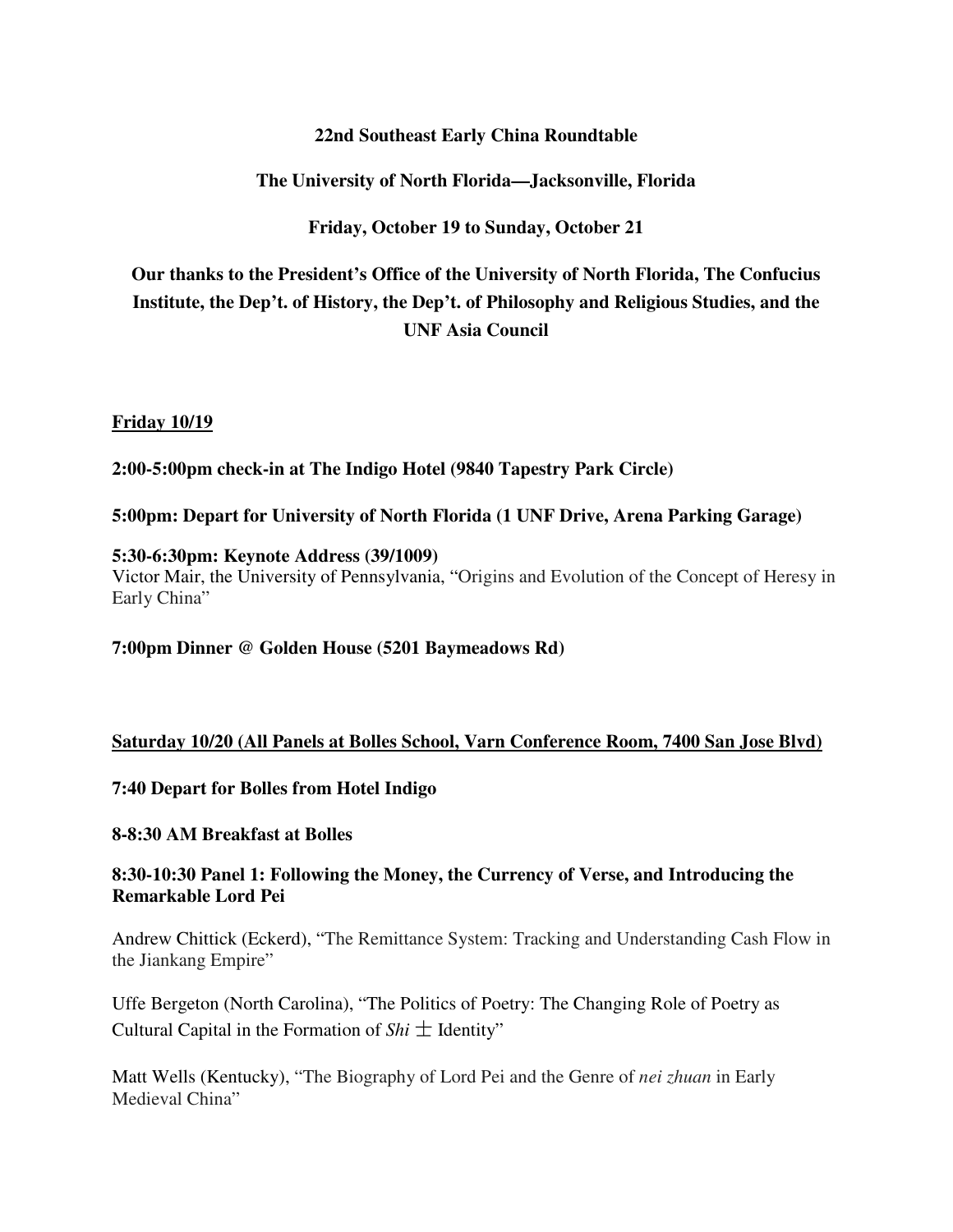Aaron Creller (UNF), "Early Chinese Epistemology"

10:30-10:50 Coffee break

#### **10:50-11:50 Panel 2 Deceased Dualities and Translated Taskin**

Leslie Wallace (Coastal Carolina), "Dual Portraits of the Deceased in a Han Tomb from Northern Shaanxi"

Eric Henry, (UNC) "The Russian Translation of *Guóyǔ* (Words of the States) by Vsevolod Sergeevish Taski"

### **12-1:20pm Lunch**

#### **1:20-2:50 Panel 3: Beast Motifs**

Keith Knapp (Citadel), "The Meaning(s) of Animals on *Hunping* 魂瓶 (Spirit Jars): The Religious Imagination of Second to Fourth century Jiangnan"

Petya Andreeva (Oakland U.), "Beasts Made of Gold: The Optics and Theatrics of Warring States Elite Burials in Majiayuan, Gansu Province"

Jeff Richey (Berea), "One (Half of a) Ring to Rule Them All; or, I've Got a Tiger by the...Tooth? Tracing the Development of an Early Eastern Eurasian Ornamental Motif"

#### **2:50-3:20 Coffee break**

### **3:20-4:20 Panel 4: Between Court and Bureaucracy: Shamans and Diviners in Early and Medieval China**

Stephen Kory (Coll. of Charleston), "What Traditions of Mid-Medieval Artisans and Technicians Say and What They Suggest"

Wang Huaiyu (Georgia State), "Reevaluating the relevance of "Axial Age" to Early Chinese Civilization"

### **4:20-5:20 Panel 5: Everybody Wang Chong Tonight**

He Jianjun (Kentucky), "The Philosophers as Body Readers: Wang Chong and Wang Fu's Discussions on Physiognomy"

Benjamin Daniels (Berkeley), "Clay Dragons: Wang Chong as Radical Traditionalist"

#### **5:20-5:30 SEECR business meeting**

#### **6:00 Dinner catered at Bolles (Four Rivers BBQ)**